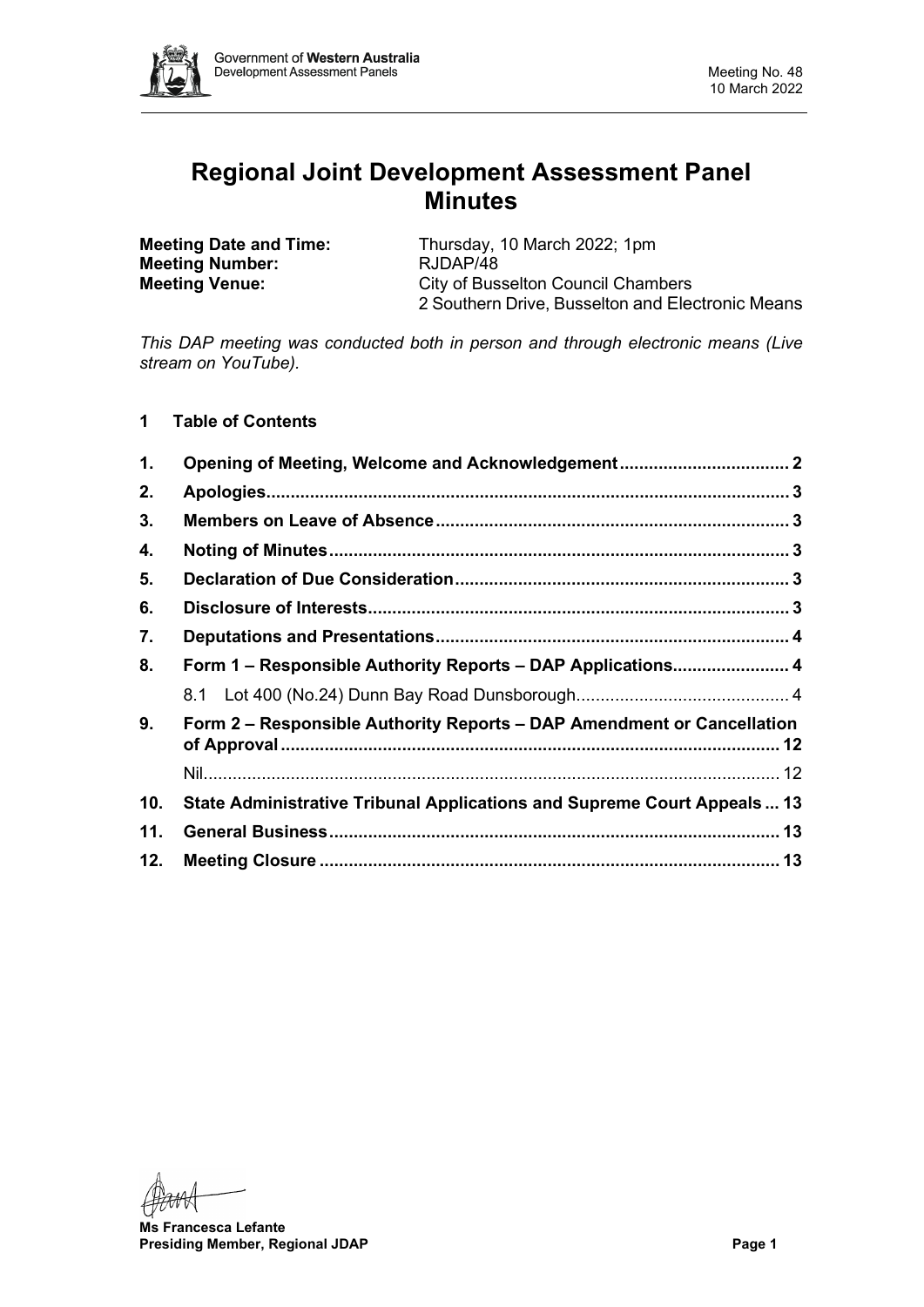

# **Attendance**

# **DAP Members**

Ms Francesca Lefante (Presiding Member) Mr Gene Koltasz (A/Deputy Presiding Member) Mr John Taylor (A/Third Specialist Member) Mayor Grant Henley (Local Government Member, City of Busselton) Cr Paul Carter (Local Government Member, City of Busselton)

# **Officers in attendance**

Mr Andrew Watts (City of Busselton) Ms Lee Reddell (City of Busselton)

### **Minute Secretary**

Ms Bethany Baker (City of Busselton) Ms Cheryl Toovey (City of Busselton)

### **Applicants and Submitters**

Mr Trent Will (Taylor Burrell Barnett) Ms Leisha Aberle (DMG Architecture)

#### **Members of the Public / Media**

There were 68 members of the public in attendance; which included 38 public in the gallery and 30 members of the public attending via Livestream on Youtube.

#### <span id="page-1-0"></span>**1. Opening of Meeting, Welcome and Acknowledgement**

The Presiding Member declared the meeting open at 1:03pm on 10 March 2022 and acknowledged the traditional owners and paid respect to Elders past and present of the land on which the meeting was being held.

Due to the conflict of interest of the Presiding Member and the unavailability of the Deputy Presiding Member, Ms Francesca Lefante has been appointed as Presiding Member for this meeting in accordance with regulation 27(3A) of the *Planning and Development (Development Assessment Panel) Regulations 2011*.

The Presiding Member announced the meeting would be run in accordance with the DAP Standing Orders 2020 under the *Planning and Development (Development Assessment Panels) Regulations 2011.*

**Ms Francesca Lefante Presiding Member, Regional JDAP Page 2 Page 2 Page 2**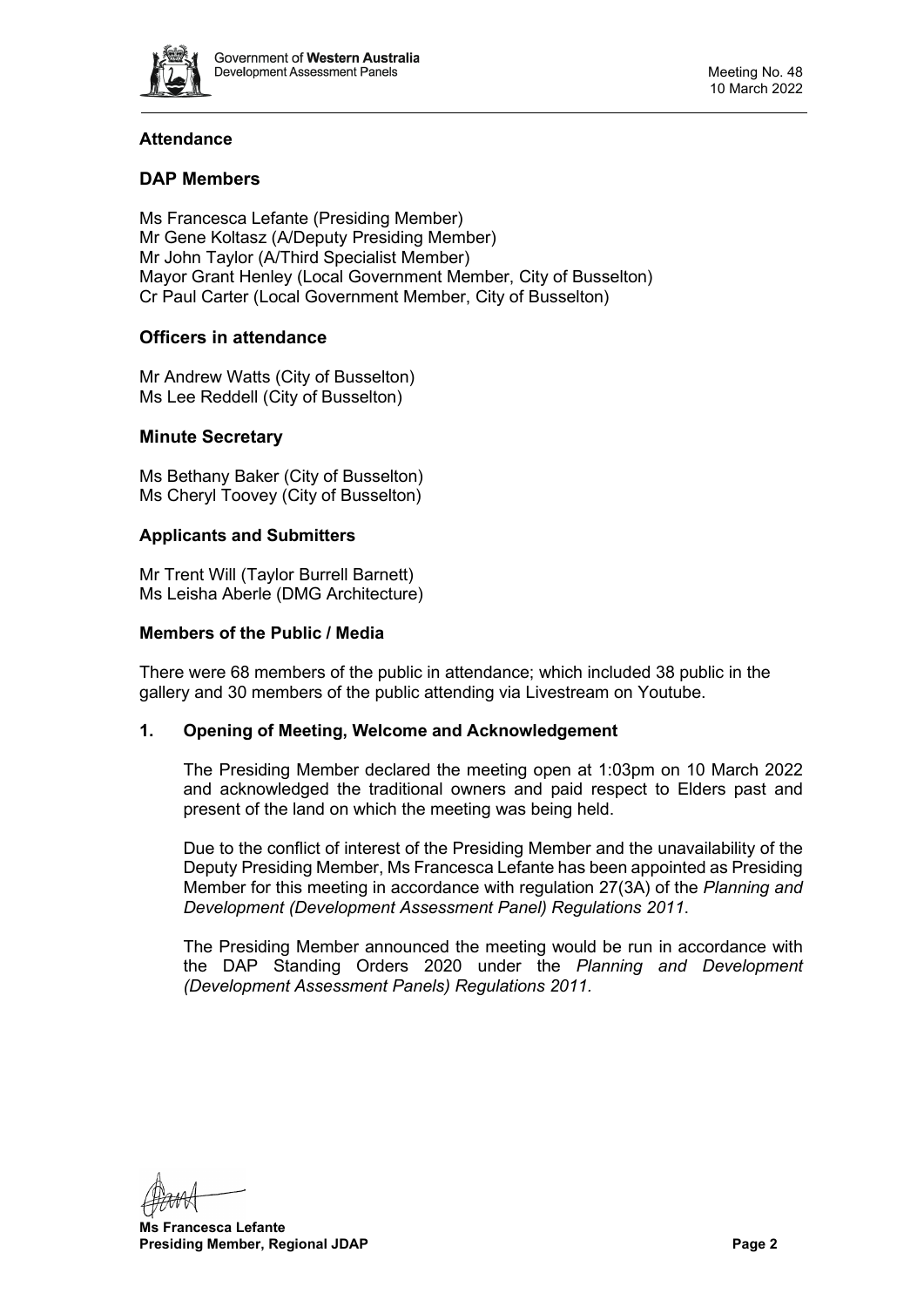

# **1.1 Announcements by Presiding Member**

The Presiding Member advised that the meeting is being audio recorded in accordance with Section 5.16 of the DAP Standing Orders 2020 which states *'A person must not use any electronic, visual or audio recording device or instrument to record the proceedings of the DAP meeting unless the Presiding Member has given permission to do so.'* The Presiding Member granted permission for the minute taker to record proceedings for the purpose of the minutes only.

### <span id="page-2-0"></span>**2. Apologies**

Mr Paul Kotsoglo (Presiding Member) Ms Kanella Hope (Deputy Presiding Member) Mr Justin Page (Third Specialist Member)

### <span id="page-2-1"></span>**3. Members on Leave of Absence**

Nil

### <span id="page-2-2"></span>**4. Noting of Minutes**

DAP members noted that signed minutes of previous meetings are available on the [DAP website.](https://www.dplh.wa.gov.au/about/development-assessment-panels/daps-agendas-and-minutes)

### <span id="page-2-3"></span>**5. Declaration of Due Consideration**

The Presiding Member noted that an addendum to the agenda was published to include details of a DAP direction for further information and responsible authority response in relation to Item 8.1, received on 3 March 2022 and response to an alternate recommendation received 10 March 2022.

All members declared that they had duly considered the documents.

#### <span id="page-2-4"></span>**6. Disclosure of Interests**

DAP Member, Mr Paul Kotsoglo, declared an Impartiality Interest in item 8.1. Mr Kotsoglo is the Managing Director of Planning Solutions. They are the applicant of a current SAT application that he regards as having similar issues.

In accordance with section 6.2 and 6.3 of the DAP Standing Orders 2020, the Deputy Presiding Member, Ms Kanella Hope determined on 18 January 2022 that the member listed above, who had disclosed an Impartiality Interest, was not permitted to participate in the discussion and voting on the item.

DAP Member, Mr Justin Page, declared an Impartiality Interest in Item 8.1. Mr Page's employer (Element) acts on behalf of various landowner/tenants in Dunsborough Town Centre. At the RJDAP meeting held on 10 January 2022, consultants from Element objected on behalf of Lot 1 Dunn Bay Road to the proposed building height, scale/bulk (and other design aspects) of the neighbouring development which was ultimately refused by RJDAP. As this application involves similar planning issues Mr Page is of the view that for the integrity of the RJDAP he shouldn't participate in the decision making of this application.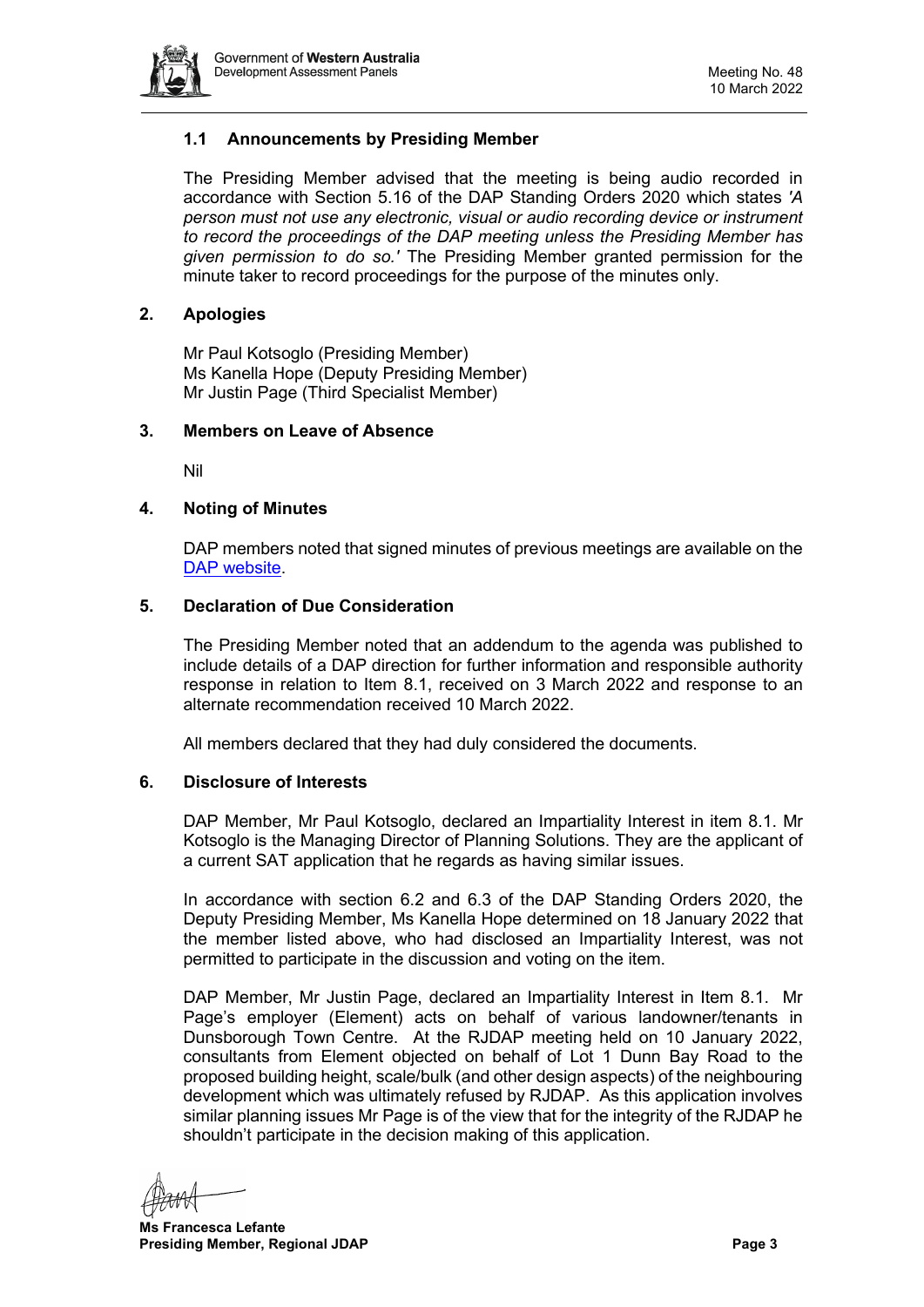

In accordance with section 6.2 and 6.3 of the DAP Standing Orders 2020, the Presiding Member, Ms Francesca Lefante determined on 2 March 2022 that the member listed above, who had disclosed an Impartiality Interest, was not permitted to participate in the discussion and voting on the item.

# <span id="page-3-0"></span>**7. Deputations and Presentations**

- **7.1** Mr Brad Russell-Lane addressed the DAP against the recommendation for the application at Item 8.1.
- **7.2** Mr Mark Webster addressed the DAP against the recommendation for the application at Item 8.1.
- **7.3** Ms Sue Riccelli addressed the DAP against the recommendation for the application at Item 8.1.
- **7.4** Ms Kate Cox addressed the DAP against the recommendation for the application at Item 8.1.
- **7.5** Mr Tony Sharpe addressed the DAP against the recommendation for the application at Item 8.1.
- **7.6** Ms Leisha Aberle (DMG Architecture) addressed the DAP in support of the recommendation for the application at Item 8.1 and responded to questions from the panel.
- **7.7** Mr Trent Will (Taylor Burrell Barnett) addressed the DAP in support of the recommendation for the application at Item 8.1 and responded to questions from the panel.
- **7.8** Ms Lee Reddell (City of Busselton) addressed the DAP in relation to the application at Item 8.1 and responded to questions from the panel.
- **7.9** The panel noted written submissions received from Ms Anne Gobby and Ms Cecily Hancock.

# <span id="page-3-2"></span><span id="page-3-1"></span>**8. Form 1 – Responsible Authority Reports – DAP Applications**

#### **8.1 Lot 400 (No.24) Dunn Bay Road Dunsborough**

| Development Description: | <b>Mixed Use Development</b>              |  |
|--------------------------|-------------------------------------------|--|
|                          | (Restaurant/Cafe & 25 Multiple Dwellings) |  |
| Applicant:               | Frandoco Pty Ltd                          |  |
| Owner:                   | <b>Taylor Burrell Barnett</b>             |  |
| Responsible Authority:   | City of Busselton                         |  |
| DAP File No:             | DAP/21/02120                              |  |

**Ms Francesca Lefante Presiding Member, Regional JDAP Page 4 Page 4 Page 4 Page 4**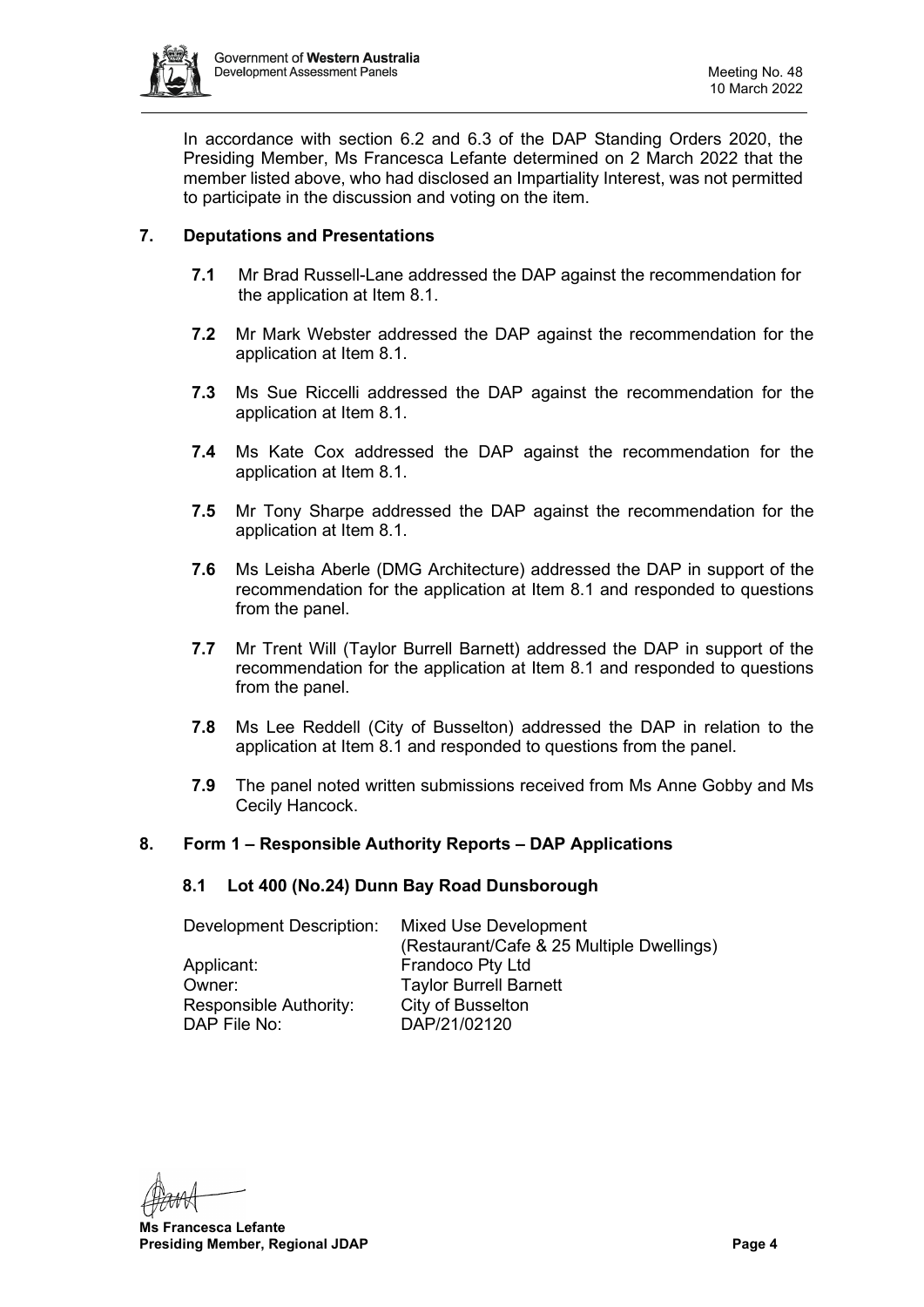

# **REPORT RECOMMENDATION**

#### **Moved by: Nil <b>Seconded by: Nil** Seconded by: Nil

That the Regional JDAP resolves to:

1. **Approve** DAP Application reference DAP/21/02120 and accompanying plans (SK1.01, A1.02, A2.02, A2.03, A2.04, A2.05, A2.06, A2.07, A3.01, A6.01 and A7.01 in accordance with Clause 68 of Schedule 2 (Deemed Provisions) of the *Planning and Development (Local Planning Schemes) Regulations 2015*, and the provisions of the *City of Busselton Local Planning Scheme No. 21*, subject to the following conditions:

### **GENERAL CONDITIONS:**

- 1. The development hereby approved shall be substantially commenced within four years from the date of this decision letter.
- 2. The development hereby approved shall be undertaken in accordance with the signed and stamped, Approved Development Plans, and except as may be modified by the following conditions.

# **PRIOR TO COMMENCEMENT OF ANY WORKS CONDITIONS**

- 3. The development hereby approved, or any works required to implement the development, shall not commence until the following plans or details have been submitted to the City and have been approved in writing –
	- 3.1 Details of stormwater management to ensure stormwater runoff is retained for use and/or infiltration within the lot at a rate of  $1m<sup>3</sup>$  of storage per 40 $m<sup>2</sup>$  of Impervious Surfaces to accommodate a 5 Year ARI rainfall event.
	- 3.2 A Noise Management Plan which shall include an Acoustic Report which demonstrates that all mechanical services associated with the proposed development, and any other noise source, including noise emanating from Licensed Premises, will comply with the *Environmental Protection (Noise) Regulations 1997* and that the proposed development will be constructed to comply with the requirements of Part F5 of the National Construction Code (NCC).
	- 3.3 Lighting Plan which shall include provision of lighting for all awnings, parking areas, footpaths and areas accessible to the public and be consistent with the requirements of Australian Standard *AS 4282—2019*, *Control of the obtrusive effects of outdoor lighting*.
	- 3.4 Car Parking Management Plan, which shall demonstrate that sufficient parking will be made available and managed between residents, visitors to residential premises, customers and staff of commercial premises and loading area for vehicles servicing the commercial premises.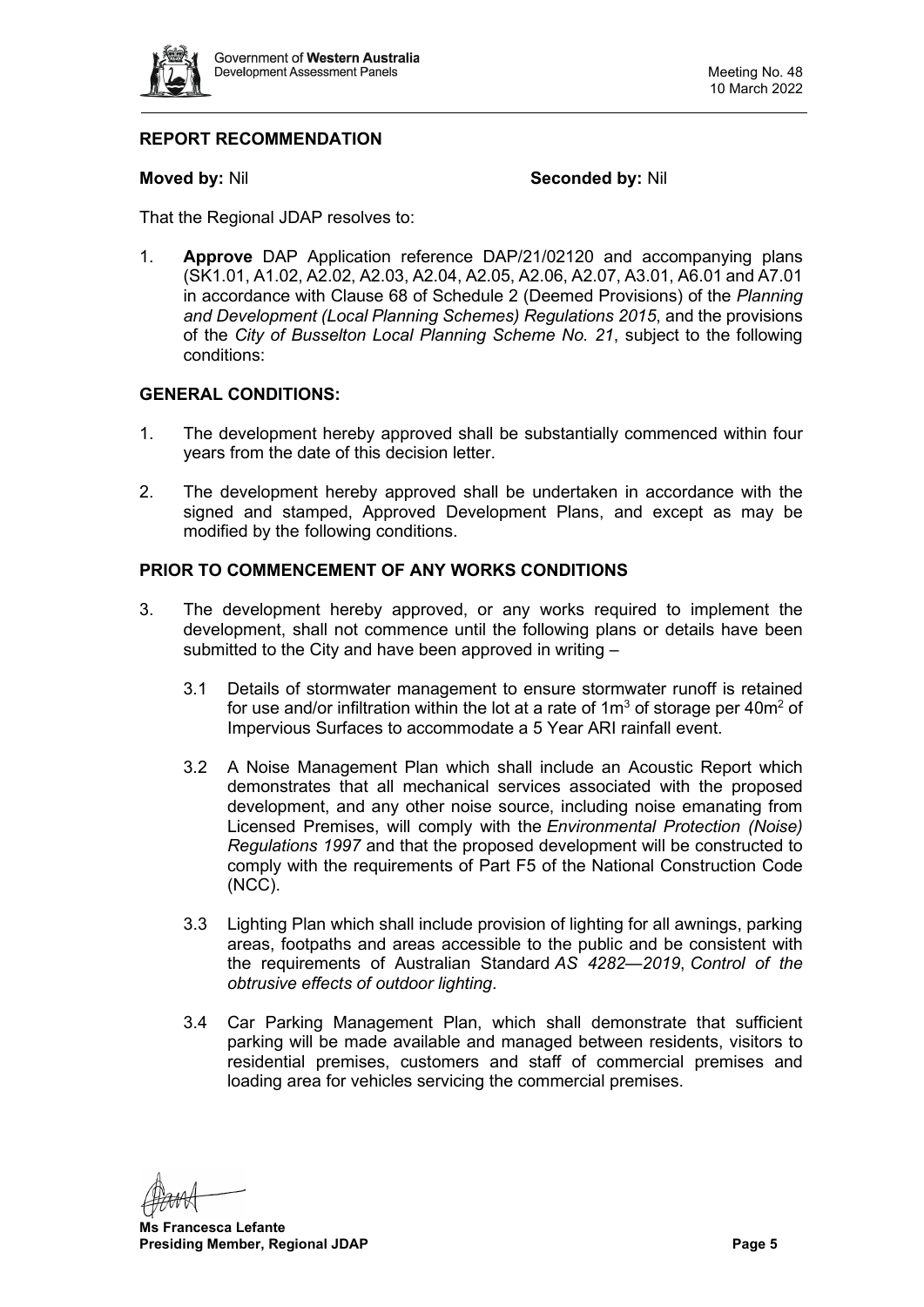

- 3.5 An Accessibility Plan which shall demonstrate those apartments that are designed to provide for disability access and details of how accessibility is to be achieved.
- 3.6 A schedule of the final materials, finishes and colours, which shall be generally consistent with the approved plans. The schedule shall include details of the type of materials proposed to be used, including their colour and texture.
- 3.7 Details of the treatment of the external surface of the boundary wall abutting the adjoining lot to the north east, such as to provide a suitable aesthetic appearance. Details should include materials to be used, textures and colours.
- 3.8 A Signage Plan which shall identify the location of signage to provide reasonable opportunity for recognition of businesses and residences within the development. The Signage Plan should include but not be limited to the location, design, materials and levels of illumination (where applicable) of any proposed signage. No signage is permitted above the ground floor façade of the building.
- 3.9 Detailed plans of the modifications to street verges, vehicle crossing points, roadside drainage, street furniture, footpaths, lighting and servicing infrastructure to provide vehicular and pedestrian access to the site.
- 3.10 A final Landscaping Plan (LP). The LP shall include the following:
	- a. the location, number, size and species of proposed trees and shrubs, including calculations for the landscaping area;
	- b. any lawns to be established;
	- c. any existing trees to be retained;
	- d. those areas to be reticulated or irrigated;
	- e. final alignment of the pedestrian footpath;
	- f. be based on water sensitive urban design principles;
	- g. be based on Designing Out Crime principles; and
	- h. verge treatments, including hard and soft landscaping treatments.
- 3.11 A Construction Management Plan (CMP). The CMP shall address the following:
	- a. all forward works for the site;
	- b. public safety and amenity;
	- c. site security;
	- d. contact details of essential site personnel, construction period and operating hours;
	- e. community information, consultation and complaints management Plan;
	- f. traffic, access and parking management;
	- g. delivery of materials and equipment to the site;
	- h. storage of materials and equipment on the site;
	- i. waste management;
	- j. sanitary facilities;
	- k. dust management during the construction process;

**Ms Francesca Lefante Presiding Member, Regional JDAP Page 6 Page 6 Page 6 Page 6 Page 6 Page 6**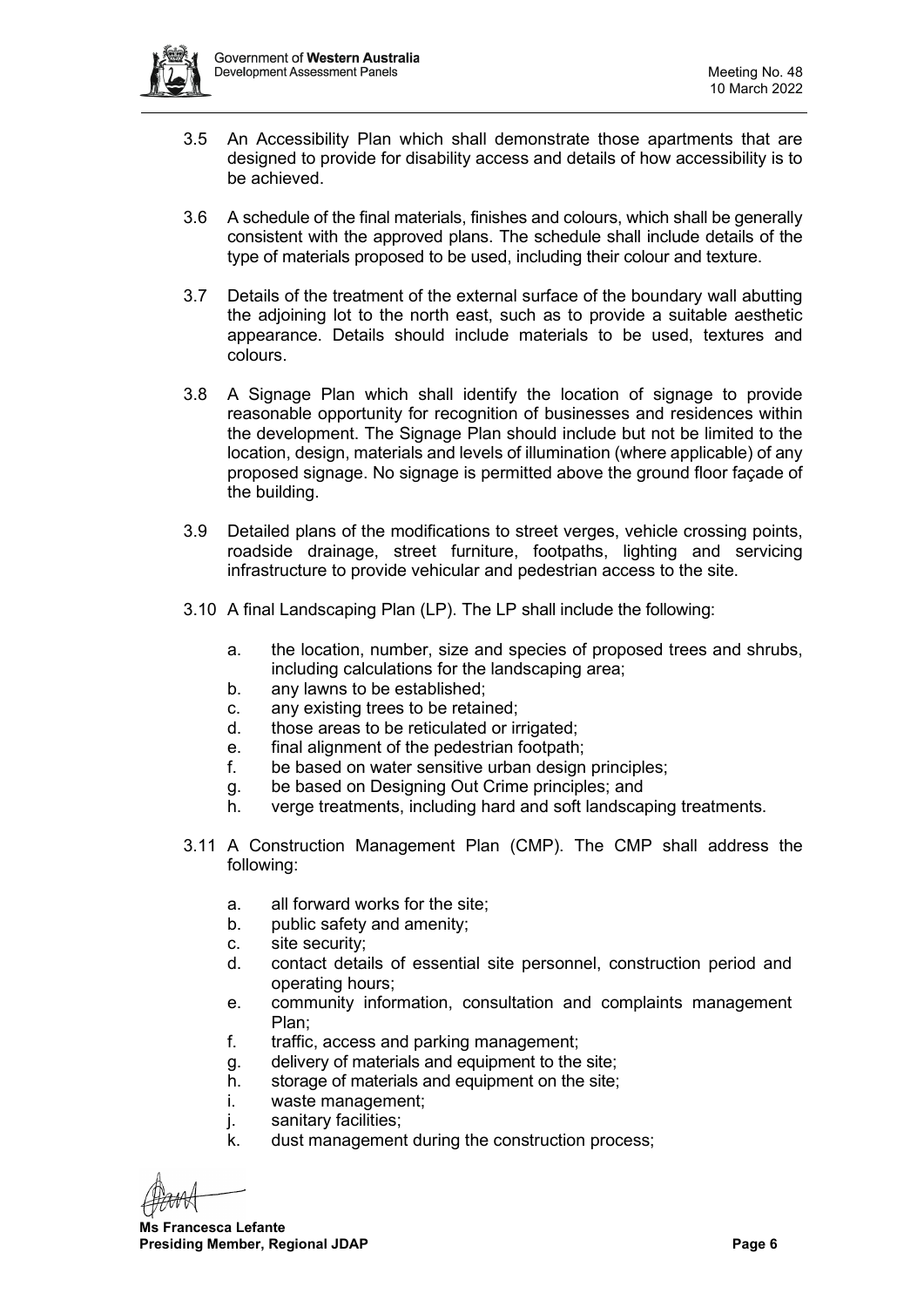

- l. stormwater and sediment control; and
- m. any other matter deemed relevant by the City.
- 3.12 Details of the proposed bicycle parking for the restaurant/cafe premises, designed in accordance with the Australian Standard for Parking facilities – Bicycle parking (AS2890.3-2015) and shall accommodate a minimum of 8 bicycles. The details shall include, as a minimum, the location, design and materials to be used in their construction.
- 3.13 Arrangements to provide public art works within the development site. This entails compliance with the Percent for Art provisions of the City's Development Contribution Policy via appropriate works up to a minimum value of 1% of the Estimated Cost of Development ("ECD").
- 4. The development hereby approved, or any works required to implement the development, shall not commence until the following contributions have been paid to the City:
	- 4.1 A contribution of \$82,375.00 towards community facilities in the Dunsborough and Quindalup precinct.
	- 4.2 A contribution of \$28,009.00 towards Road Network Upgrading in the Dunsborough precinct.
	- 4.3 A contribution of \$66,240.36 as cash-in-lieu of 6 parking bays not provided on-site.

# **PRIOR TO OCCUPATION/USE OF THE DEVELOPMENT CONDITIONS**

- 5. The development hereby approved shall not be occupied, or used, until all plans, details or works required by Conditions 2, 3 & 4 have been implemented; and the following conditions have been complied with to the satisfaction of the City –
	- 5.1. Crossovers are located and constructed to the City's specifications.
	- 5.2. All vehicle parking, access ways, footpaths and external lighting shall be constructed to a minimum standard in accordance with the Australian Standard for Parking Facilities - Off-Street Car Parking (AS 2890.1) and shall be developed in the form and layout depicted on the approved plans to the satisfaction of the City.
	- 5.3. Accessible car parking and access shall be provided and designed in accordance with the Australian Standard for Parking Facilities - Off-Street Car Parking for people with disabilities (AS 2890.6).
	- 5.4. Portions of the Seymour Boulevard and Chieftain Crescent road reserves being widened to the extent necessary to include proposed pedestrian footpaths. The landowner shall transfer the land required to the Crown free of cost for the purpose of road widening.

**Ms Francesca Lefante Presiding Member, Regional JDAP Page 7 Page 7 Page 7**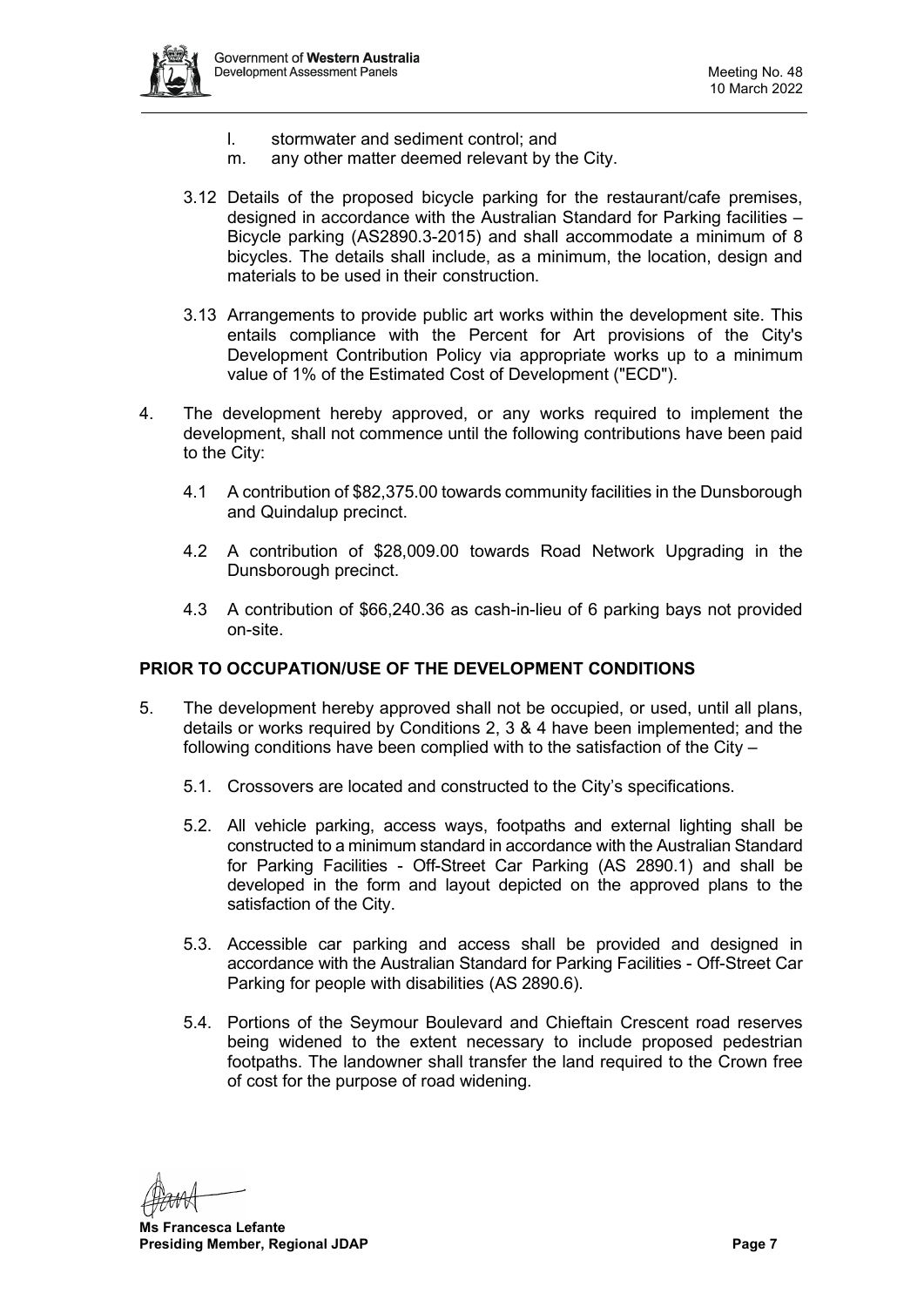

# **ONGOING CONDITIONS**

- 6. The works and other measures undertaken to satisfy Conditions 2, 3 & 5 shall be subsequently maintained for the life of the development and the following conditions must be complied with, to the satisfaction of the City –
	- 6.1. No roller doors or screens are permitted to be installed to the frontages of the ground floor commercial tenancy.
	- 6.2. All glazing to the ground floor commercial tenancy is to be clear, non-tinted glazing and shall not be subsequently obscured by alternative window treatments, signage or internal shelves.
	- 6.3. All services and service related hardware, including antennae, satellite dishes and air conditioning units, being suitably located away from public view and/or screened.
	- 6.4. Clothes drying shall not occur on open balconies at any time unless behind purpose built screening approved as part of the development.

# **ADVICE TO APPLICANT**

- 1. If the applicant and/or owner are aggrieved by this decision there is a right of review under the provisions of Part 14 of the *Planning and Development Act 2005*. A review must be lodged with the State Administrative Tribunal, and must be lodged within 28 days of the decision.
- 2. This Decision Notice grants Development Approval to the development the subject of this application. It cannot be construed as granting Development Approval for any other structure shown on the approved plans which was not specifically included in this application.
- 3. Please note it is the responsibility of the applicant / owner to ensure that, in relation to Condition 1, this Development Approval remains current and does not lapse. The City of Busselton does not send reminder notices in this regard. The term "substantially commenced" has the meaning given to it in the *Planning and Development (Local Planning Schemes) Regulations 2015* as amended from time to time.
- 4. In accordance with the provisions of the *Building Act 2011*, and *Building Regulations 2*012, an application for a building permit must be submitted to, and approval granted by the City, prior to the commencement of the development hereby permitted.
- 5. Prospective purchasers of multiple dwellings should be advised by the developer that use of a residence for the purposes of short stay accommodation will require City Development Approval for a change of use to 'Holiday Home – Grouped/multiple dwelling'. Advice should be obtained from a suitable qualified person in respect to the ability of any multiple dwelling to comply with accessibility requirements of the *National Construction Code* that may apply to short stay accommodation.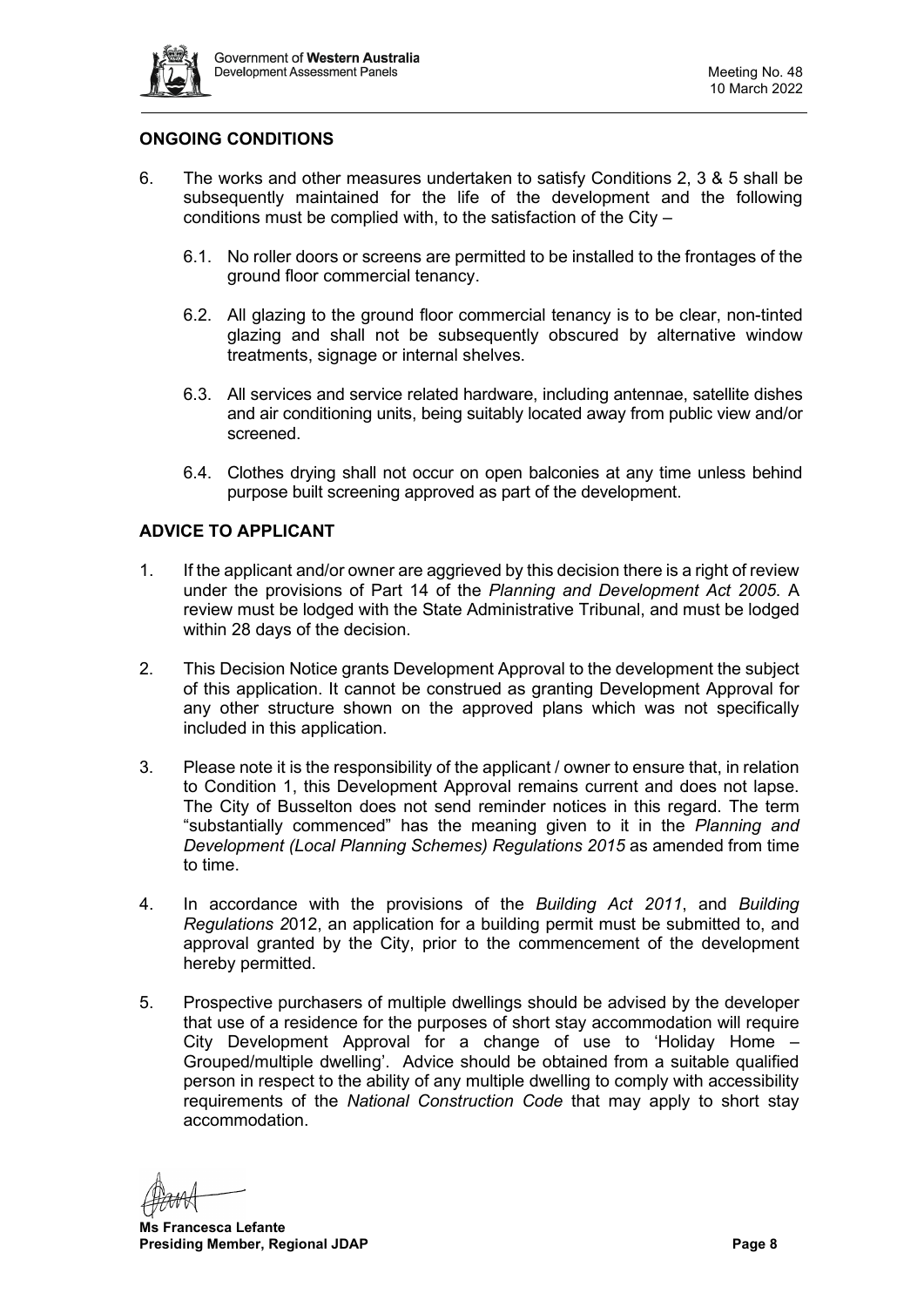

- 6. Contribution fee/s are upgraded in line with the 'Local Government Cost Index' on 30 June each year. Prior to payment of contributions please contact the City's Planning Services in writing  $\frac{\text{city@busselton.wa.gov.au}}{\text{city@busselton.wa.gov.au}}$ , quoting the relevant approval reference number to arrange for a request for payment for the current contribution fee/s. The contribution amount will be determined at the time payment is received and may therefore vary from the quoted figure in the condition of approval.
- 7. Unless otherwise first agreed in writing, any trees or plants in the approved landscaping plan which, within a period of five years from first planting, are removed, die or, are assessed by the City as being seriously damaged, shall be replaced within the next available planting season with others of the same species, size and number as originally approved.
- 8. The payment towards community facilities in the Dunsborough precinct is required as a result of the City of Busselton Local Planning Scheme No. 21 - Development Contribution Special Control Area provisions and is calculated on the basis of \$3,295.00 for every additional accommodation unit approved in the Dunsborough & Quindalup precinct. The contribution will be retained within a separate fund to be used solely for the upgrading, improving and provision of the City's community facilities consistent with a Development Contribution Plan for the precinct.
- 9. The payments towards road upgrades are required in accordance with provisions of *Local Planning Policy 6.4 - Road, Footpath and Cycle Network Upgrading Contributions*. The contribution will be retained within a separate fund to be used solely for the upgrading, improving and provision of the City's Distributor Network consistent with a road and footpath upgrades plan for the precinct.
- 10. Applicants/developers are encouraged to review the *Percent for Art Policy Step by Step Guide for Developers* which can be viewed on the City's website at [www.busselton.wa.gov.au](http://www.busselton.wa.gov.au/) and liaise with the City's Cultural Planning Officer at the earliest possible opportunity.
- 11. You are advised Agonis *flexuosa* (WA Peppermint Trees) provide key habitat for the "critically endangered" *Pseudocheirus occidentalis* (Western Ringtail Possum). The Western Ringtail Possum are awarded protection under the *Biodiversity Conservation Act 2016* and you may face penalties for taking or disturbing (including intentionally disturbing, trapping/relocating or causing harm/death) a Western Ringtail Possum. A Section 40 Ministerial authorisation to take or disturb threatened fauna under the *Biodiversity Conservation Act 2016* is to be obtained prior to clearing occurring. A fauna handler is required to be onsite prior to and during any clearing operations and is required to hold a Section 40 Ministerial Authorisation. The fauna handler is to provide a post clearing report to DBCA [swlanduseplanning@dbca.wa.gov.au](mailto:swlanduseplanning@dbca.wa.gov.au) that includes the numbers of adult or juvenile western ringtail possums observed, taken or disturbed, any injuries or fatalities, and the location of the fauna after clearing has occurred.

**Ms Francesca Lefante Presiding Member, Regional JDAP Page 9 Page 9**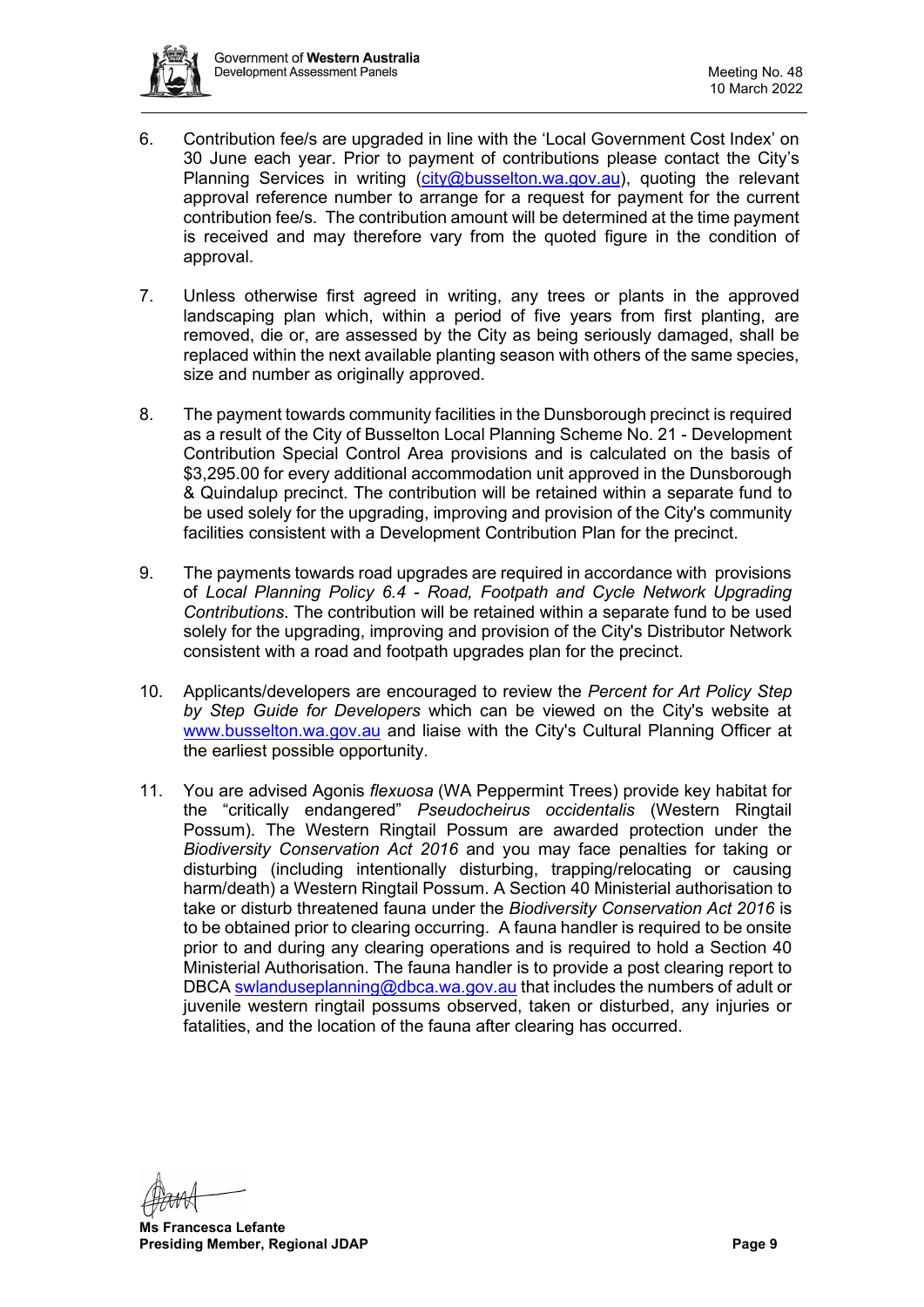

12. The proponent shall refer to Department of Water and Environmental Regulation's acid sulfate soil guidelines for information to assist with the management of ground and/or groundwater disturbing works". Link:

[https://www.der.wa.gov.au/your-environment/acid-sulfate-soils/69](https://www.der.wa.gov.au/your-environment/acid-sulfate-soils/69-acidsulfatesoils-guidelines) [acidsulfatesoils-guidelines](https://www.der.wa.gov.au/your-environment/acid-sulfate-soils/69-acidsulfatesoils-guidelines)

- 13. In accordance with the requirements of the *Local Government (Uniform Local Provisions) Regulations 1996*, you are hereby notified that any vehicle access from the land to a road or other public thoroughfare must be in accordance with the City's adopted Crossover Policy and Vehicle Crossovers Technical Specification.
- 14. Food handling, preparation and storage areas to be designed and constructed in accordance with the *Food Act 2008*, *Food Regulations 2009* and the *Australian and New Zealand Food Authority (ANZFA) Food Safety Standards.*
- 15. All public access areas (dining areas, etc) are to comply with the provisions of the *Health (Miscellaneous Provisions) Act 1911*, related regulations and guidelines and in particular Part VI – Public Buildings.

**The Report Recommendation was not moved as the Alternate Motion below was moved and carried prior to this being tabled.**

# **ALTERNATE MOTION**

**Moved by: Cr Paul Carter <b>Seconded by:** Mayor Grant Henley

An administrative amendment was made to the preamble to reflect the correct plans to be refused.

With the agreement of the mover and seconder Reason 1 to be amended to read:

*The application does not satisfy the following Element Objectives of SPP7.3, and the issues that arise from that assessment cannot reasonably be addressed via conditions of approval or provision of further information -*

- *• O2.2.1 (Building Height);*
- *• O2.5.1 (Plot Ratio); and*
- *• O2.7.2 (Building Separation);*

**REASON:** Alternate motion was moved without point 3.

**Refuse** DAP Application reference DAP/21/02102 and accompanying plans ((SK1.01, A1.02, A2.02, A2.03, SK2.04, SK2.05, SK2.06, SK2.07, A3.01, A6.01 and A7.01) in accordance with Clause 68 of Schedule 2 (Deemed Provisions) of the Planning and Development (Local Planning Schemes) Regulations 2015, and the provisions of the City of Busselton Local Planning Scheme No. 21, for the following reasons:

**Ms Francesca Lefante Presiding Member, Regional JDAP Page 10**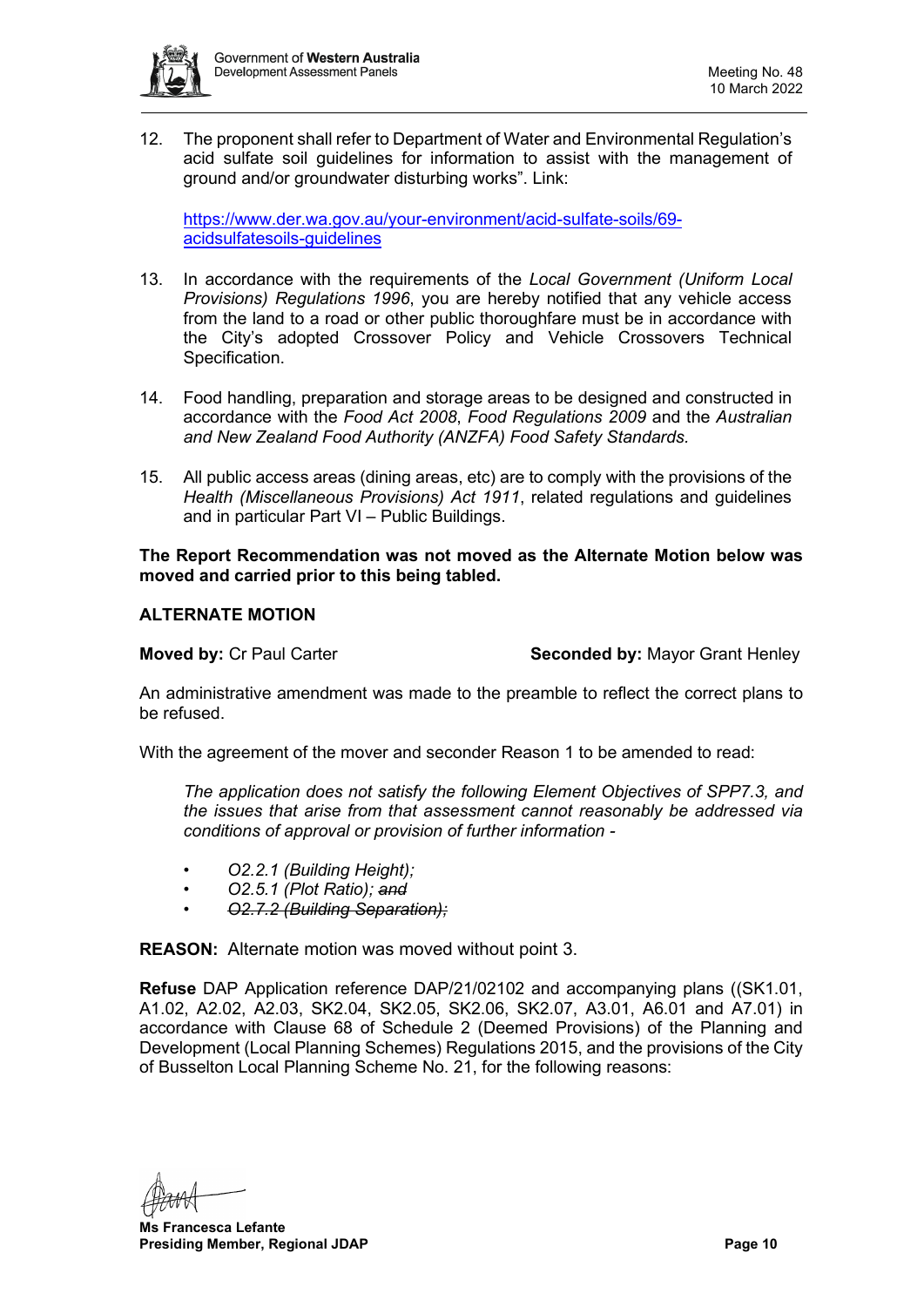

Reasons:

- 1. The application does not satisfy the following Element Objectives of SPP7.3, and the issues that arise from that assessment cannot reasonably be addressed via conditions of approval or provision of further information -
	- O2.2.1 (Building Height);
	- O2.5.1 (Plot Ratio).

As the height and bulk of the proposed development is considered to be excessive and inconsistent with the desired future scale and character of the local area and the immediate context of the site; and

- 2. The application does not satisfy the following matters identified at clause 67(2) of Schedule 2 of the Planning and Development (Local Planning Schemes) Regulations 2015, and the issues that arise from that assessment cannot reasonably be addressed via conditions of approval or provision of further information -
	- (m) the compatibility of the development with its setting, including
		- (i) the compatibility of the development with the desired future character of its setting; and
		- (ii) the relationship of the development to development on adjoining land or on other land in the locality including, but not limited to, the likely effect of the height, bulk, scale, orientation and appearance of the development; and
	- n) the amenity of the locality including the following
		- (ii) the character of the locality; As the height and bulk of the proposed development is considered to be excessive and inconsistent with the desired future scale and character of the local area and the immediate context of the site; and
- 3. The application is also not considered to have sufficiently satisfied the following matters identified at clause 67(2) of Schedule 2 of the Planning and Development (Local Planning Schemes) Regulations 2015, although the issues that arise from that assessment could potentially be addressed via conditions of approval or provision of further information -
	- (s) the adequacy of
		- ii) arrangements for the loading, unloading, manoeuvring and parking of vehicles;

As it is not clear that there is sufficient parking to meet the demands that will be generated by the commercial component of the development.

**Ms Francesca Lefante Presiding Member, Regional JDAP Page 11 Page 11**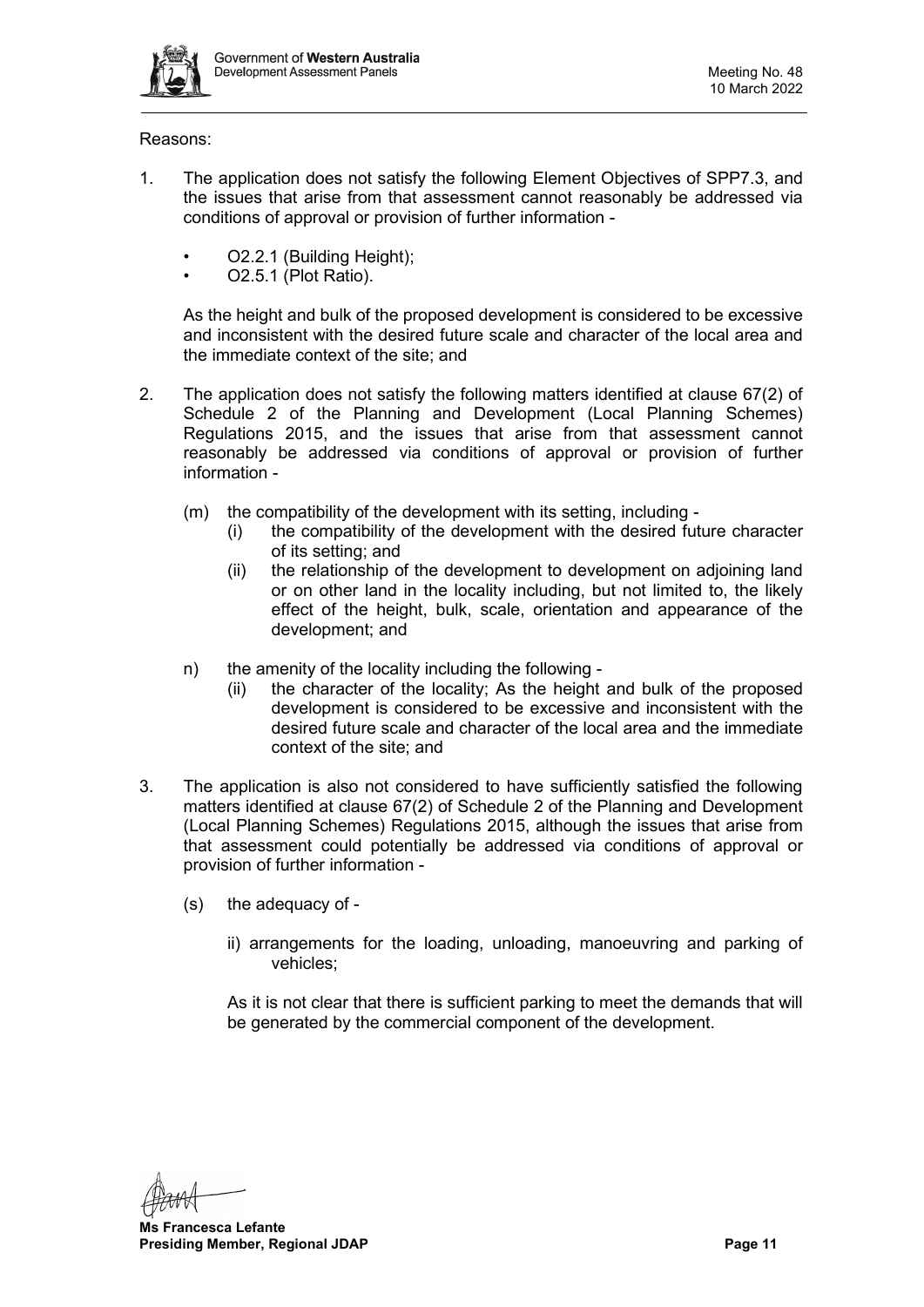

### **The Alternate Motion was put and CARRIED (3/2).**

- For: Mayor Grant Henley Cr Paul Carter Mr John Taylor
- Against: Ms Francesca Lefante Mr Gene Koltasz

**REASON:** The proposal is not considered to satisfy the planning framework, with the overall building height and bulk being inconsistent with the character and context, of the site and street interface.

Due consideration was given to a range of matters including the history of the site.

Panel members were of the view that the proposed design and street interface at ground level resulted in reduced street activation given the limited mix of commercial uses and blank wall along Seymour Boulevard which is significantly different from previous approvals, and does not satisfy the Scheme provisions.

The building height, scale and form in terms of Plot ratio is consider excessive and inconsistent with the immediate context of the site.

Due consideration and weight were given to the significant number of community submissions regarding the future desired character of the townsite in particular in relation to building height.

The majority of Panel Members were of the opinion that the proposal is not appropriate, does not meet Element Objectives of SPP7.3.

Accordingly, the panel did not support the exercise of discretion, and refused the proposal.

<span id="page-11-0"></span>**9. Form 2 – Responsible Authority Reports – DAP Amendment or Cancellation of Approval**

<span id="page-11-1"></span>Nil

**Ms Francesca Lefante Presiding Member, Regional JDAP Page 12 Page 12 Page 12**